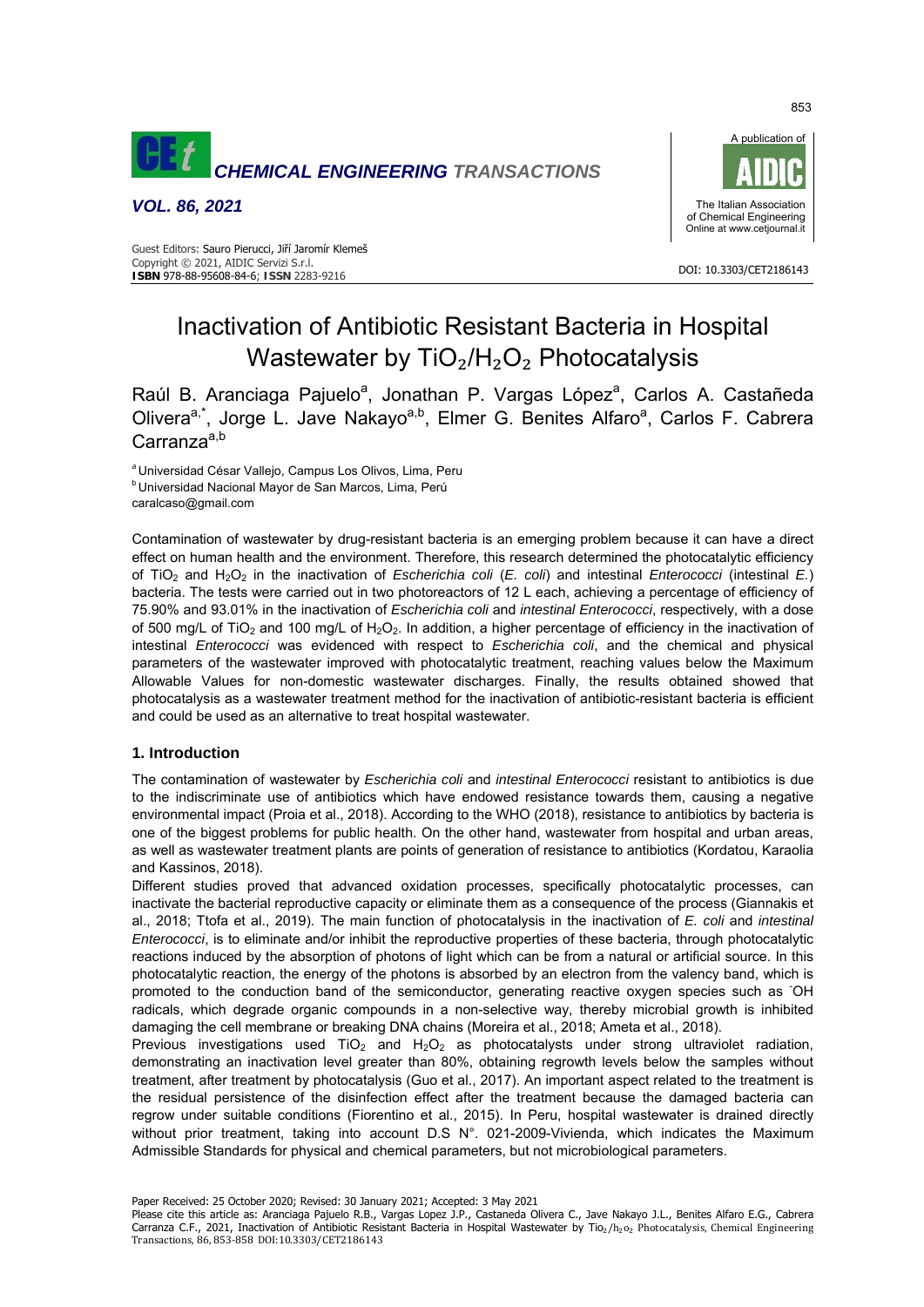The use of photocatalysis for the degradation and / or inactivation of bacteria resistant to antibiotics, appears as a promising solution, and with the aim of achieving lower operating costs in the treatment of hospital wastewater, and to prevent the dissemination of these bacteria in the environment (Zhou et al., 2020; Vaiano et al., 2017). That is why the present research is based on the principles of microbial inactivation by photocatalysis using TiO<sub>2</sub> and H<sub>2</sub>O<sub>2</sub> with the main objective of determining the efficiency of photocatalytic treatment in the inactivation of *E. coli* and *intestinal E.* resistant to antibiotics in wastewater from the Naval Medical Center.

# **2. Materials and methods**

## **2.1 Sample collection**

The samples came from the Naval Medical Center, Callao - Peru, collecting two samples of 1100 mL of water in the sewer network (272416 E and 8665953 N), to identify and quantify *E. coli* and intestinal *E.*, as well as to analyze the physical parameters and starting chemicals. Likewise, the two photoreactors were filled with 12 L of wastewater each.

## **2.2 Photoreactor Construction**

The photoreactor is made of four transparent acrylic tubes, pipes, and a 12 L container attached to a 0.5 hp water transport pump, which assembled a closed circuit ensuring the homogenization of the photocatalysts with the wastewater to be treated. As shown in Figure 1, we are based on (Blanco, 2002).



#### *Figure 1: Photoreactor*

#### **2.3 Antibiotic Resistance Analysis**

The antibiotic resistance test according to Hudzicki, (2009) was applied. For this, Mueller Hinton agar and discs impregnated with antibiotics (penicillin, ampicillin and ciprofloxacin) were used, and the inhibition halos were measured using a vernier. Table 1 shows the level of sensitive, intermediate sensitive or resistant to the antibiotics.

| Antibiotic        | Disk content | Diameter of the inhibition halo in mm |              |           | Diameter of the inhibition halo in mm |              |           |
|-------------------|--------------|---------------------------------------|--------------|-----------|---------------------------------------|--------------|-----------|
|                   | $(\mu g)$    | (Escherichia coli)                    |              |           | (Intestinal <i>Enterococci</i> )      |              |           |
|                   |              | Resistant                             | Intermediate | Sensitive | Resistant                             | Intermediate | Sensitive |
| <b>Penicillin</b> | 10           | $\leq 28$                             | $---$        | $\geq$ 29 | $\leq 14$                             |              | $\geq 15$ |
| Ampicillin        | 10           | $\leq 13$                             | 14 - 16      | $\geq 17$ | ≤ 16                                  | ---          | $\geq 17$ |
| Ciprofloxacin     | 5            | $\leq 15$                             | 16 - 20      | $\geq 21$ | $\leq 15$                             | $16 - 20$    | $\geq 21$ |

#### *Table 1. Inhibition halos*

#### **2.4 Photocatalysis process**

For the photocatalysis process, 250 and 500 mg/L of TiO<sub>2</sub> were used with 50 and 100 mg/L of H<sub>2</sub>O<sub>2</sub>, with experimentation times of 90 and 180 minutes to determine the best inactivation time of *E. coli* and intestinal *E*. and the effect on physical and chemical parameters.

## **2.4.1 Quantification of** *Escherichia coli* **and intestinal** *Enterococci*

The methodology proposed by the standard methods for the examination of water and wastewater was followed, (Baird, Eaton and Rice, 2017). For *E. coli*, 1.981 g of McConkey agar was prepared in 40 mL of distilled water and sterilized in an autoclave for one hour. Then, the solution was poured into Petri dishes (20 mL), then the microorganisms were inoculated and incubated at 37 °C for 24 hours. Finally, it was calculated from the colony forming units (CFU/100mL), using the following Equation 1.

854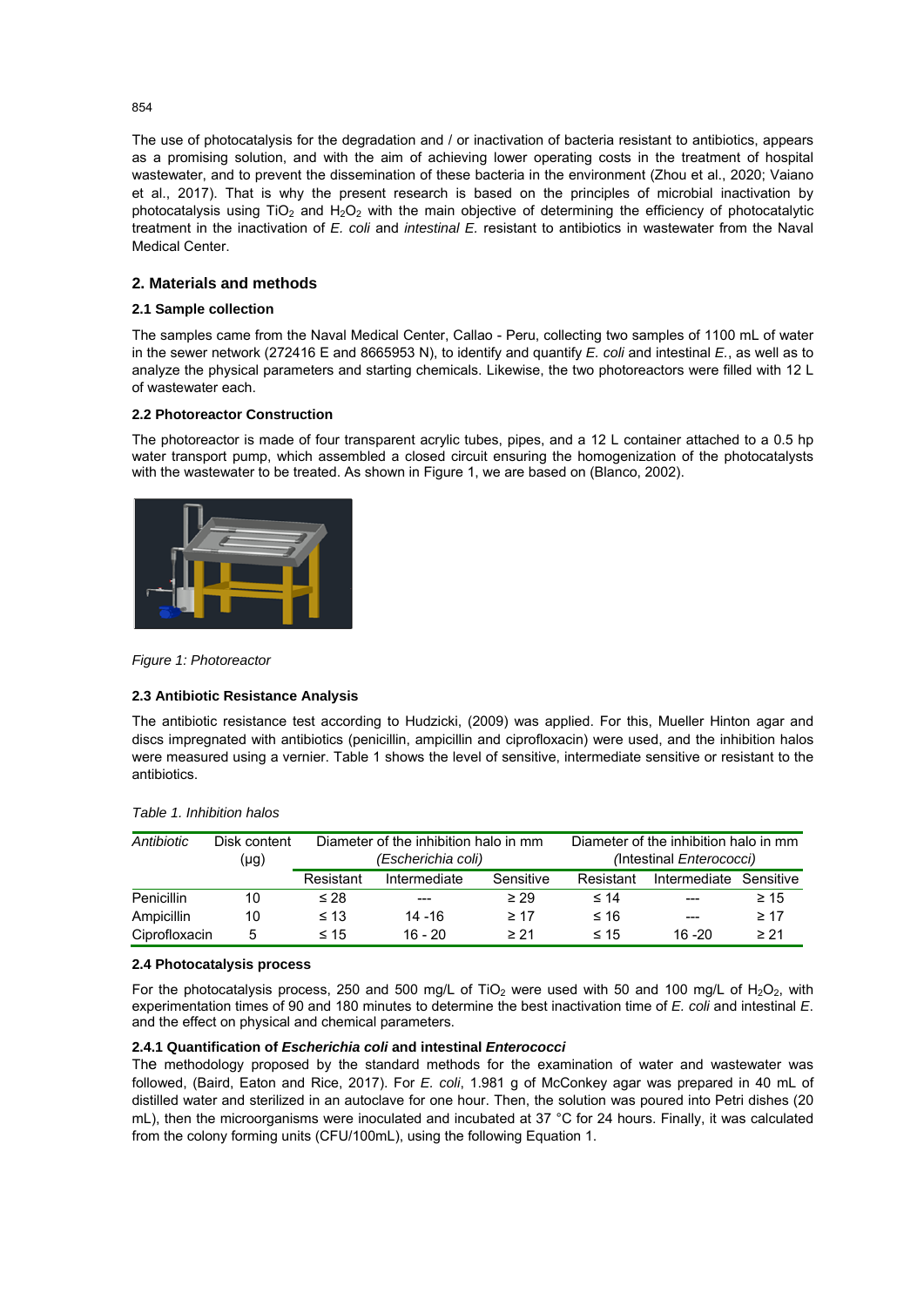$CFU/100mL = \frac{C.e (mean)}{100 ml}$ \* Dilution factor (1)

*C.e* = Colonies enumerated

For intestinal *Enterococci*, 100 mL of Azide Dextrose (AD) broth culture medium was used, put in 10 fermentation tubes and verified pH in the range of  $7.2 \pm 0.2$ . 10 mL of the residual water sample was inoculated in each of the tubes with the AD broth and incubated at 35 ° C for 48 hours. Check if there was turbidity, if this is the case, continue with the analysis, but if the sample is not discarded. Transfer the presumptive tubes to Petri dishes with bile esculin agar; previously verify that the pH is between 7.1 ± 0.2; incubate at 35 ° C for 24 hours. The blackish colonies with brown halos are transferred to brain heart infusion (BHI) broth with 6.5% NaCl and incubated at 35°C for 48 hours. Finally, calculate the most probable number (MPN), Equation 2.

$$
MPN/100 mL = \frac{Table MPN}{100 mL} * \frac{10}{v}
$$
 (2)

v = Sample volume of the lowest selected dilution

#### **2.4.2 Physical and Chemical Analysis**

For the physical and chemical analysis, the methodology proposed by the standard methods for the examination of water and wastewater (Baird, Eaton and Rice, 2017) was used. The parameters analysed were pH, Oils and Fats (O and F), Biological Oxygen Demand (BOD5), Chemical Oxygen Demand (COD), Total Suspended Solids (TSS) and Temperature  $(T^{\circ})$ , which were compared with the Maximum Permissible Values (MPV) established by the Ministerio de Vivienda Construcción y Saneamiento (2009) in in Supreme Decree No. 021-2009-VIVIENDA. These average values are:  $pH$  (6 - 9), O and F (100 mg/L), BOD<sub>5</sub> (500 mg/L), COD (1000 mg/L), TSS (500 mg/L) and T° (<35 ° C).

#### **2.5 Inactivation efficiency**

To determine the percentage of efficiency, the concentrations of the microorganisms before and after the treatment were considered. For this, Equation 3 was used, in which the initial and final data of *E. coli* and *intestinal E.* will be taken, in order to calculate the efficiency (Valencia et al., 2012). All bacterial inactivation tests were performed in triplicate.

$$
\frac{Initial\ C - Final\ C}{Initial\ C} * 100\tag{3}
$$

*Where: Initial C.*: Initial concentration and *Final C.*: Final concentration

## **3. Results and discussion**

## **3.1 Efficiency level in the inactivation of** *Escherichia coli* **and intestinal** *Enterococci*

The level of efficiency in the inactivation of Escherichia coli and intestinal *Enterococci* for each dose is shown in Figure 2.



*Figure 2: Percentage of inactivation efficiency: D1: 250 and 50 mg/L of TiO<sub>2</sub> and H<sub>2</sub>O<sub>2</sub>, respectively; D2: 500* and 100 mg/L of TiO<sub>2</sub> and H<sub>2</sub>O<sub>2</sub>, respectively; T1: 90 minutes; T2: 180 minutes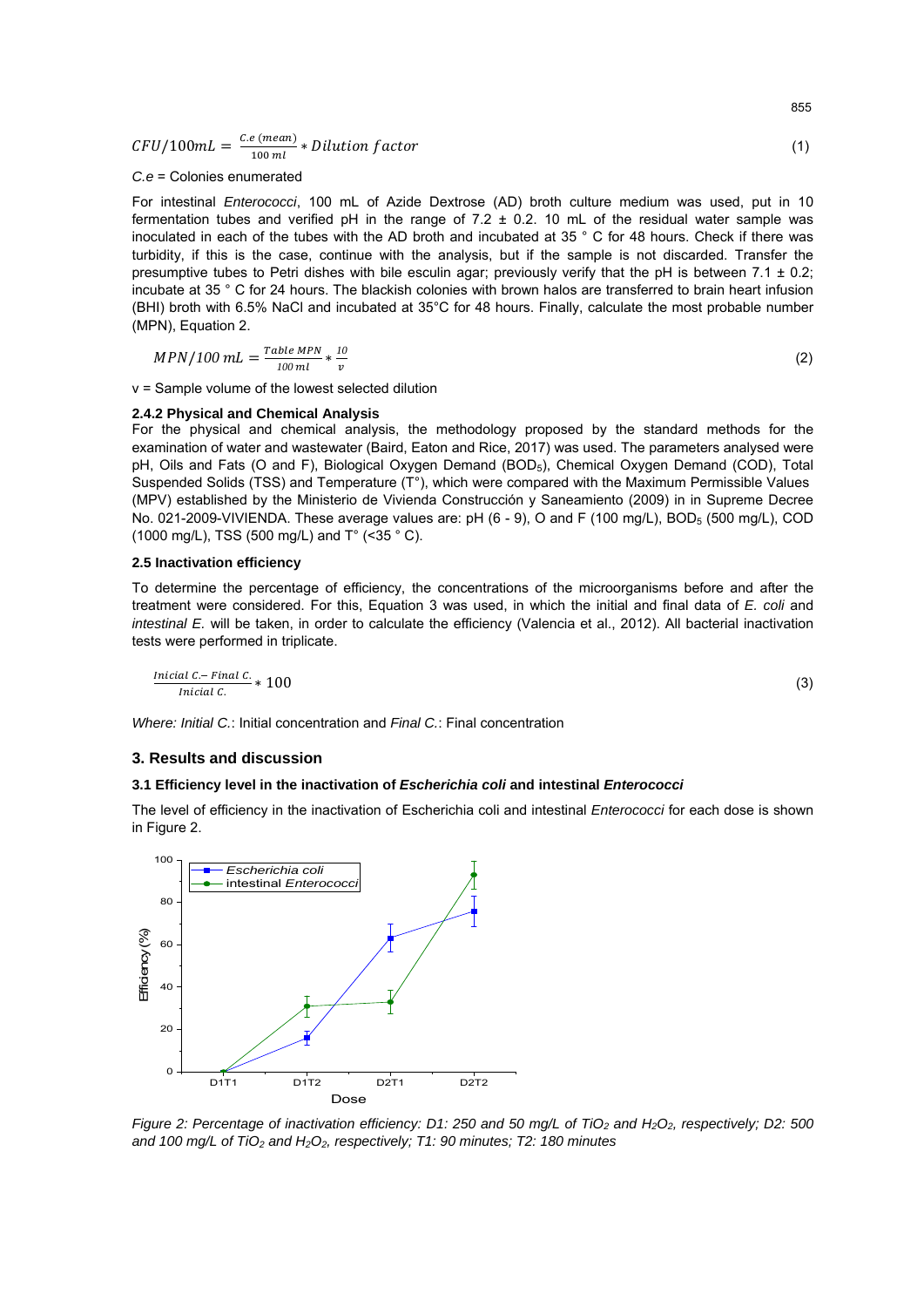As shown in Figure 2, for dose D1 at time T1, no efficacy was shown for both bacteria in all three tests, it could be associated with low solar radiation during experimentation, which did not lead the photocatalytic reaction inactivate the *E. coli* and *intestinal E*. (Sillanpää, 2020), as well as the morphological conditions of each drug-resistant bacteria, which can endow them with a certain resistance to treatment (Serna et al., 2019; Sharma et al., 2016), but as the reaction time T2 increased in all three tests, a percentage of 16.1% and 31% is appreciated for *E. coli* and *intestinal E.* respectively. Likewise, for the D2 dose after a T1 reaction time in all three tests, it had an efficiency level of 63.3% and 33% for *E. coli* and *intestinal E*., respectively, but by increasing the T2 reaction time, the highest percentage of efficiency was gotten in both cases reaching 75.9% and 93.01% for *E. coli* and *intestinal E.,* respectively, in all three tests. These results coincide with previous works on the inactivation of drug-resistant bacteria by  $TiO<sub>2</sub>$  and  $H<sub>2</sub>O<sub>2</sub>$ , showing that the treatment has a good performance (Maniakova et al., 2020).

For all the doses worked, the inactivation of *E. coli* and intestinal *E*. had an increasing trend, and the highest inactivation efficiency was achieved with the D2 dose at time T2, being higher for intestinal *E.* bacteria. This difference may be due to the fact that *E. coli* has a more resistant structure that does not allow the exchange of solutes with the medium (Giannakis et al., 2018).

#### **3.1.2. Minimum time and effective dose**

The minimum time and effective dose were evaluated as a function of the decrease in bacterial concentration of *Escherichia coli* and intestinal *Enterococci*, as shown in Figure 3.



*Figure 3. Behaviour of the microorganisms during treatment: a) E. coli (5,40 E+8 CFU/100mL - Control) and b) intestinal Enterococci (2,40 E+06 MPN/100 mL - Control)* 

From Figure 3 it is observed that the inactivation of the bacteria occurs mainly in time T1 when applying the D2 dose, determining that at a dose of 500 mg/L of TiO<sub>2</sub> and 100 mg/L of H<sub>2</sub>O<sub>2</sub> with a reaction time of 180 minutes are the minimum parameters to initiate bacterial inactivation for both *Escherichia coli* and intestinal *Enterococci.* In comparison, Pantoja et al. (2015) achieved total inactivation of *E. coli* after 20 min of photocatalysis treatment (UV-C/TiO<sub>2</sub>/SiO<sub>2</sub>). This difference in inactivation values is due to the type of wastewater and treatment used (Tiwari, Drogui and Tyagi, 2020). In addition, in Figure 3 it was also observed that the inactivation level initially increased by adding more TiO<sub>2</sub> and H<sub>2</sub>O<sub>2</sub>, based on the fact that increasing the dose of photocatalysts increased the number of reactive oxygen species such as hydroxyl (OH) radicals, which facilitated bacterial inactivation (Mun et al., 2016). However, it is known that by exceeding doses of photocatalysts greater than 1 g/L, the turbidity of the wastewater to be treated would increase and consequently inhibit the photocatalytic effect of  $TiO<sub>2</sub>$  and  $H<sub>2</sub>O<sub>2</sub>$ , this is because the photons of light from ultraviolet rays, would not properly affect the particles of photocatalysts, reducing the efficiency of inactivation (White, 2002).

#### **3.1.3. Sensitivity level**

The level of sensitivity of *E. coli* and intestinal *E.* during treatment was determined. According to Figure 2, it was possible to analyse that intestinal *E.* are more sensitive with regard to *E. coli* after photocatalytic

856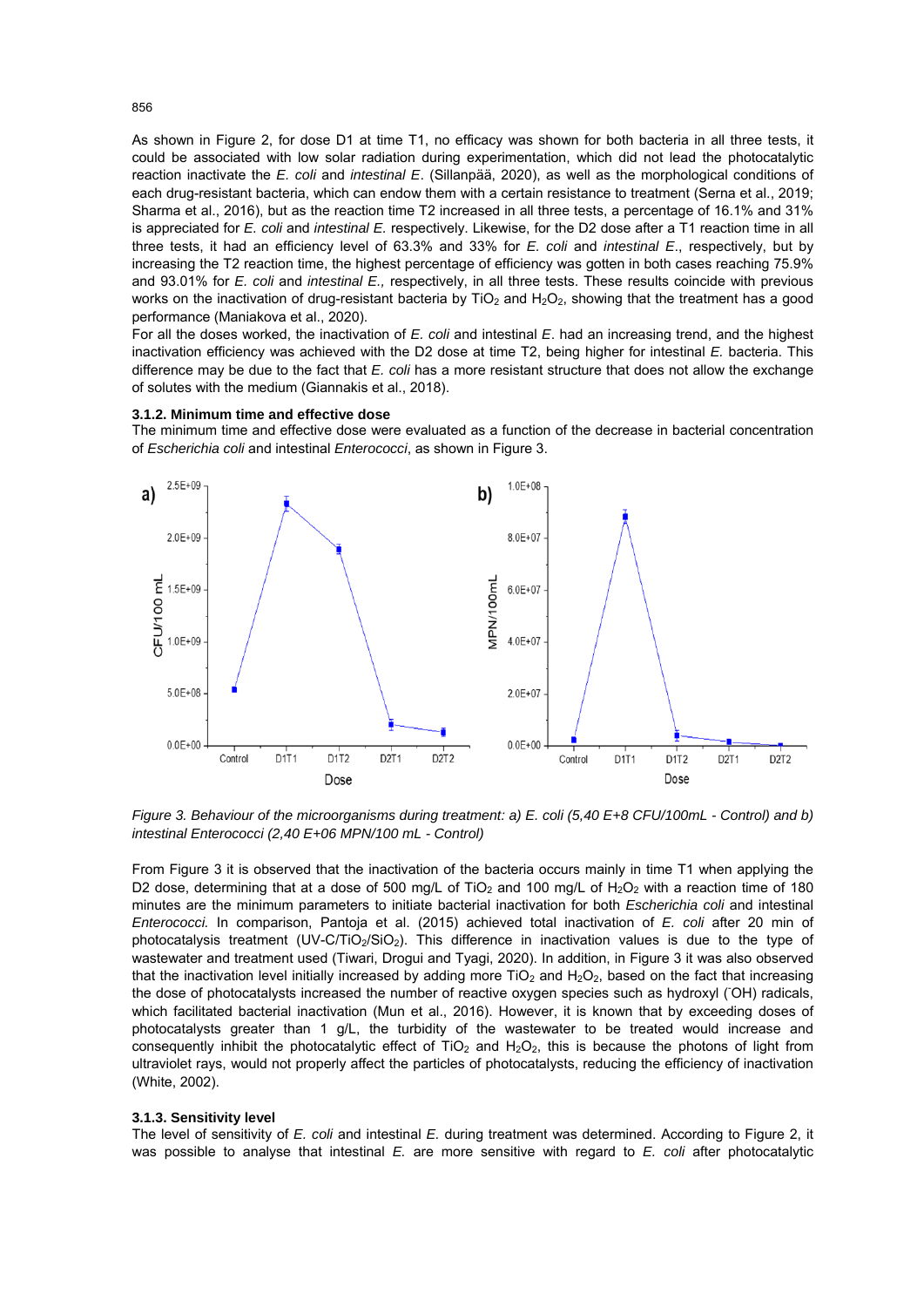treatment, showing the highest percentage of efficiency in their inactivation, reaching values above 90%, being this bacterium considered the most sensitive to treatment. Comparing to the researches of Giannakis et al. (2018), Serna et al. (2019) and Ttofa et al. (2019), they obtained an efficiency percentage greater than 90% for *E. coli*, which worked under pH levels of 5.8 and the samples came from the biological treatment of a wastewater treatment plant (WWTP).

**3.1.4. Evaluation of the physical and chemical parameters with the Maximum Permissible Values**  For the evaluation of the physical and chemical parameters, the pre- and post-test results of each parameter studied were considered. These values were compared with the maximum permissible values (MPV) established by the Peruvian Ministry of Housing, Construction and Sanitation. See Table 2.

| Parameter        | Unit     | Pre Test | Post Test | <b>MPV</b> |
|------------------|----------|----------|-----------|------------|
| рH               | $1 - 14$ | 6.26     | 7.28      | $6 - 9$    |
| BOD <sub>5</sub> | mg/L     | 286      | 241       | 500        |
| <b>COD</b>       | mg/L     | 344      | 316       | 1000       |
| <b>TSS</b>       | mg/L     | 270      | 266       | 500        |
| O and F          | mg/L     | 109      | 68        | 100        |
| Temperature      | °C       | 21,1     | 21        | < 35       |

*Table 2: Results of the physical and chemical analyses* 

As shown in Table 2, the photocatalytic treatment had a positive effect on the physical and chemical parameters, since the post-test results did not exceed the Maximum Permissible Values (Ministerio de Vivienda, Construcción y Saneamiento, 2009), but instead decreased compared to the results before treatment, determining that the treatment in question improves the parameters established by the standard. It should be noted that the values of Oils and Fats had a significant decrease, taking into account that the photocatalytic reaction triggers oxide reduction reactions, degrading the organic compounds present in the wastewater (Ameta et al., 2018; Vaiano et al., 2016).

## **4. Conclusions**

The performance of the photocatalytic treatment using TiO<sub>2</sub> and H<sub>2</sub>O<sub>2</sub> for the inactivation of *Escherichia coli* and *intestinal Enterococci*, was efficient, obtaining inactivation percentages for *E. coli* over 70% and for *intestinal E.* over 90%, evidencing the minimum treatment time of 90 minutes with an effective dose of 500 mg /L of TiO2 and 250 mg/L of H2O2. On the other hand, of the two study bacteria, the *intestinal E.* was the most susceptible in regard to *E. coli* to photocatalytic treatment. Finally, the applied treatment had positive effects on the physicochemical parameters of the wastewater, complying with the Peruvian standard of Maximum Permissible Values, for non-domestic wastewater discharges.

## **References**

- Ameta, R., Solanki, M.S., Benjamin, S., Ameta, S.C., 2018, Photocatalysis, Advanced Oxidation Processes for Wastewater Treatment: Emerging Green Chemical Technology DOI:10.1016/B978-0-12-810499-6.00001-2.
- Baird, R., Eaton, A., Rice, E., 2017, Standard Methods for the Examination of Water and Wastewater. American Public Health Association, Washington DC.
- Blanco, J., 2002, El reactor solar fotocatalítico: Estado del arte, Solar Safe Water, Almería España, pp. 277– 302.
- Fiorentino, A., Ferro, G., Alferez, M.C., Polo-López, M.I., Fernández-Ibañez, P., Rizzo, L., 2015, Inactivation and regrowth of multidrug resistant bacteria in urban wastewater after disinfection by solar-driven and chlorination processes. J. Photochem. Photobiol. B Biol. 148, 43–50 DOI: 10.1016/j.jphotobiol.2015.03.029.
- Giannakis, S., Voumard, M., Rtimi, S., Pulgarin, C., 2018, Bacterial disinfection by the Photo-Fenton process: Extracellular oxidation or intracellular photo-catalysis? Appl, Catal. B Environ, 227, 285–295 DOI: 10.1016/j.apcatb.2018.01.044.
- Guo, C., Wang, K., Hou, S., Wan, L., Lv, J., Zhang, Y., Qu, X., Chen, S., Xu, J., 2017. H 2 O 2 and/or TiO 2 photocatalysis under UV irradiation for the removal of antibiotic resistant bacteria and their antibiotic resistance genes. J. Hazard. Mater. 323, 710–718 DOI: 10.1016/j.jhazmat.2016.10.041.
- Hudzicki, J., 2009, Kirby-Bauer Disk Diffusion Susceptibility Test Protocol 1–23, <www.asm.org/getattachment/2594ce26-bd44-47f6-8287-0657aa9185ad/Kirby-Bauer-Disk-Diffusion-Susceptibility-Test-Protocol-pdf.pdf> accessed 15.05.2020.